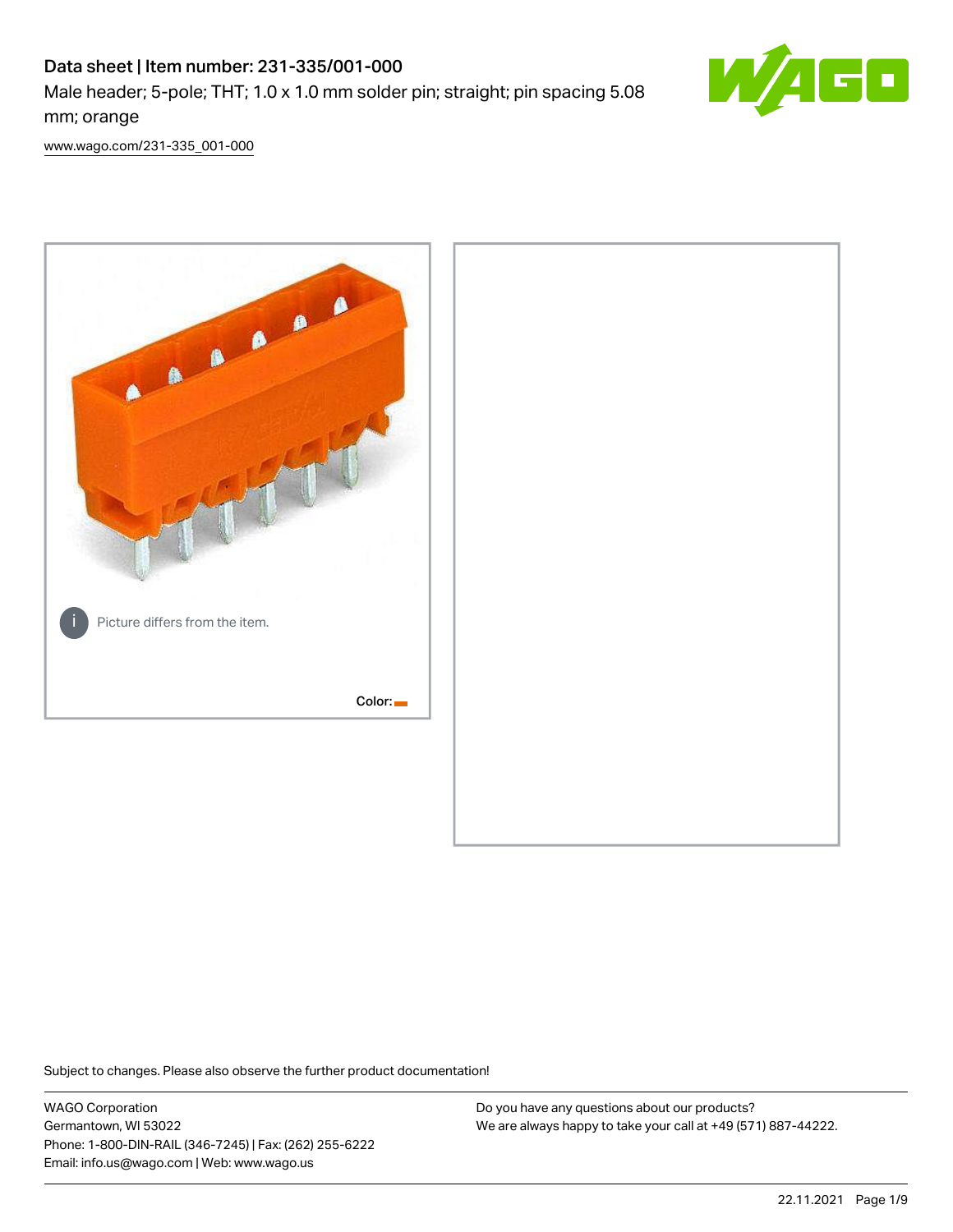

Dimensions in mm

 $L =$  (pole no.  $-1$ ) x pin spacing  $+8.2$  mm

### Item description

- **Horizontal or vertical PCB mounting via straight or angled solder pins**
- **Pin cross-section: 1 x 1 mm**
- $\blacksquare$ With coding fingers

# Data Notes

Safety information 1 The MCS – MULTI CONNECTION SYSTEM includes connectors

Subject to changes. Please also observe the further product documentation!  $\nu$ 

WAGO Corporation Germantown, WI 53022 Phone: 1-800-DIN-RAIL (346-7245) | Fax: (262) 255-6222 Email: info.us@wago.com | Web: www.wago.us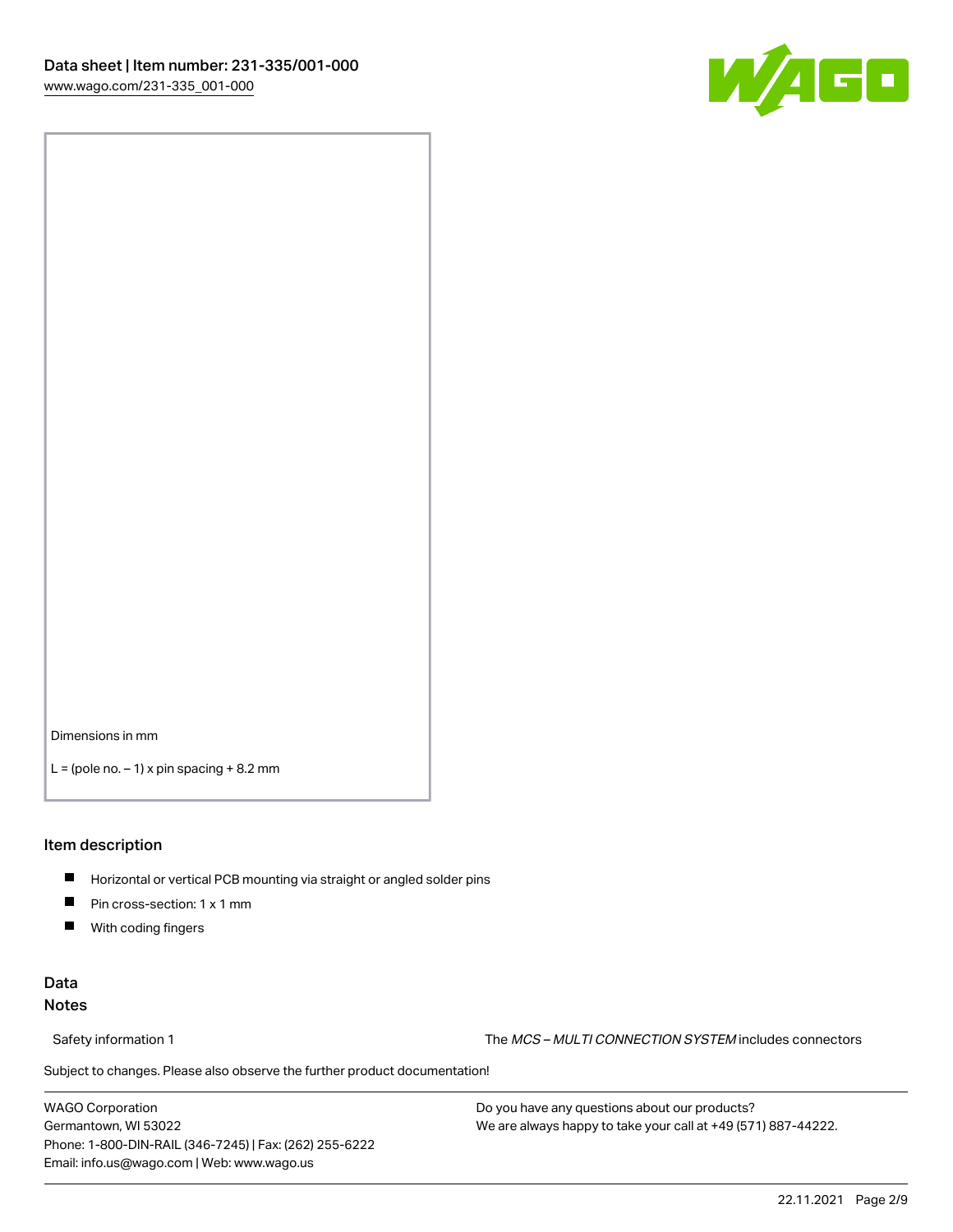

without breaking capacity in accordance with DIN EN 61984. When

|           | used as intended, these connectors must not be connected<br>/disconnected when live or under load. The circuit design should<br>ensure header pins, which can be touched, are not live when<br>unmated.                                                             |
|-----------|---------------------------------------------------------------------------------------------------------------------------------------------------------------------------------------------------------------------------------------------------------------------|
| Variants: | Other pole numbers<br>3.8 mm pin projection for male headers with straight solder pins<br>Gold-plated or partially gold-plated contact surfaces<br>Other versions (or variants) can be requested from WAGO Sales or<br>configured at https://configurator.wago.com/ |

# Electrical data

# IEC Approvals

| Ratings per                 | IEC/EN 60664-1                                            |
|-----------------------------|-----------------------------------------------------------|
| Rated voltage (III / 3)     | 320 V                                                     |
| Rated surge voltage (III/3) | 4 <sub>k</sub> V                                          |
| Rated voltage (III/2)       | 320 V                                                     |
| Rated surge voltage (III/2) | 4 <sub>k</sub> V                                          |
| Nominal voltage (II/2)      | 630 V                                                     |
| Rated surge voltage (II/2)  | 4 <sub>k</sub> V                                          |
| Rated current               | 12A                                                       |
| Legend (ratings)            | (III / 2) ≙ Overvoltage category III / Pollution degree 2 |

# UL Approvals

| Approvals per                  | UL 1059 |
|--------------------------------|---------|
| Rated voltage UL (Use Group B) | 300 V   |
| Rated current UL (Use Group B) | 10 A    |
| Rated voltage UL (Use Group D) | 300 V   |
| Rated current UL (Use Group D) | 10 A    |

# Ratings per UL

| Rated voltage UL 1977 | 600 V |
|-----------------------|-------|
| Rated current UL 1977 |       |

# CSA Approvals

| Approvals per                   | ~~    |
|---------------------------------|-------|
| Rated voltage CSA (Use Group B) | 3UU 1 |

Subject to changes. Please also observe the further product documentation!

| <b>WAGO Corporation</b>                                | Do you have any questions about our products?                 |
|--------------------------------------------------------|---------------------------------------------------------------|
| Germantown, WI 53022                                   | We are always happy to take your call at +49 (571) 887-44222. |
| Phone: 1-800-DIN-RAIL (346-7245)   Fax: (262) 255-6222 |                                                               |
| Email: info.us@wago.com   Web: www.wago.us             |                                                               |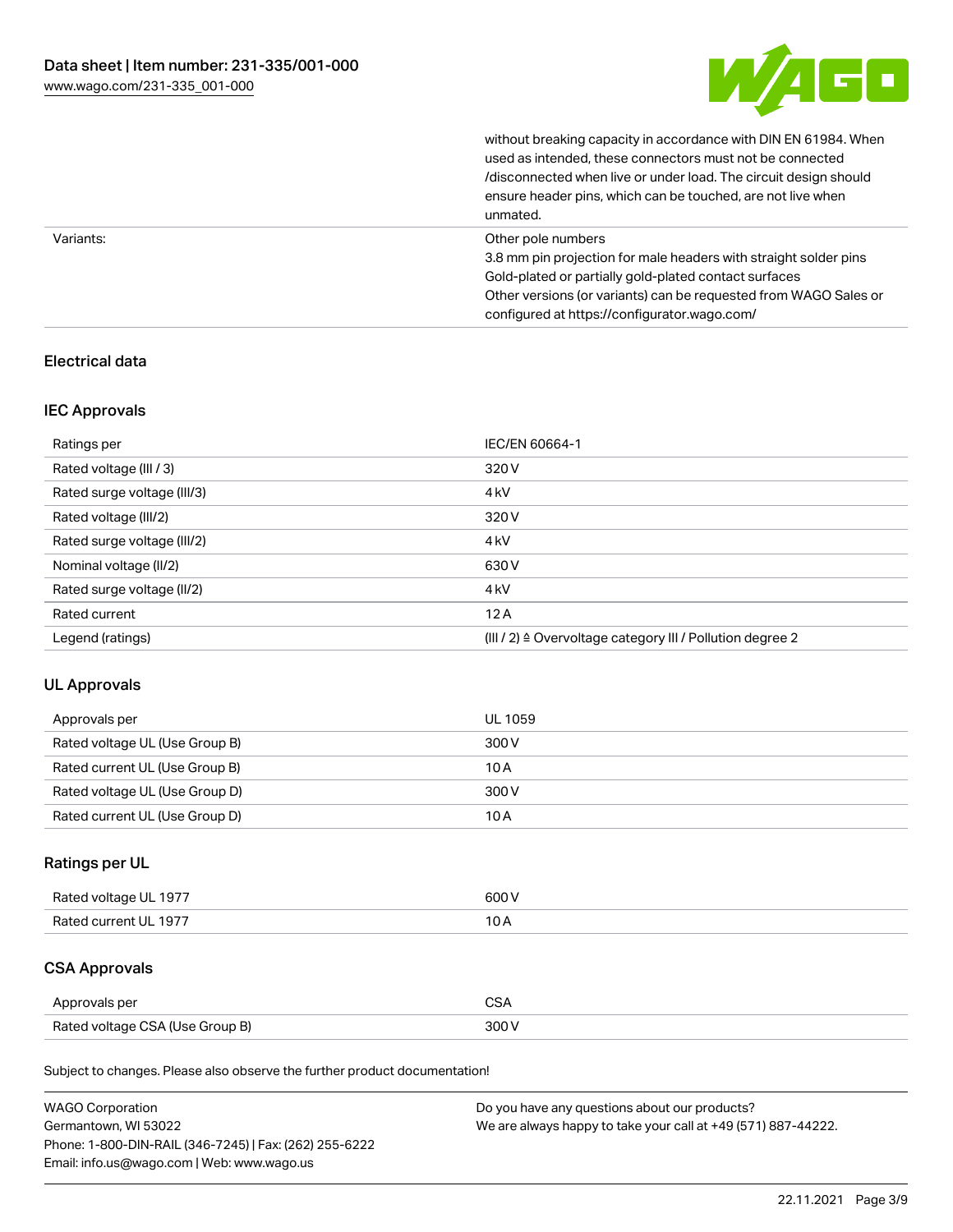[www.wago.com/231-335\\_001-000](http://www.wago.com/231-335_001-000)



| Rated current CSA (Use Group B) | 10 A  |
|---------------------------------|-------|
| Rated voltage CSA (Use Group D) | 300 V |
| Rated current CSA (Use Group D) | 10 A  |

## Connection data

| Total number of potentials |  |
|----------------------------|--|
| Number of connection types |  |
| Number of levels           |  |

# Connection 1

| Number of poles |  |
|-----------------|--|
|                 |  |

## Physical data

| Pin spacing                          | 5.08 mm / 0.2 inch    |
|--------------------------------------|-----------------------|
| Width                                | 28.52 mm / 1.123 inch |
| Height                               | 17 mm / 0.669 inch    |
| Height from the surface              | 12 mm / 0.472 inch    |
| Depth                                | 8.4 mm / 0.331 inch   |
| Solder pin length                    | 5 <sub>mm</sub>       |
| Solder pin dimensions                | $1 \times 1$ mm       |
| Drilled hole diameter with tolerance | $1.4$ $(+0.1)$ mm     |

# Plug-in connection

| Contact type (pluggable connector) | Male connector/plug |
|------------------------------------|---------------------|
| Connector (connection type)        | for PCB             |
| Mismating protection               | No                  |
| Mating direction to the PCB        | 90°                 |
| Locking of plug-in connection      | Without             |

# PCB contact

| PCB Contact                         | тнт                                      |
|-------------------------------------|------------------------------------------|
| Solder pin arrangement              | over the entire male connector (in-line) |
| Number of solder pins per potential |                                          |

Subject to changes. Please also observe the further product documentation!

WAGO Corporation Germantown, WI 53022 Phone: 1-800-DIN-RAIL (346-7245) | Fax: (262) 255-6222 Email: info.us@wago.com | Web: www.wago.us Do you have any questions about our products? We are always happy to take your call at +49 (571) 887-44222.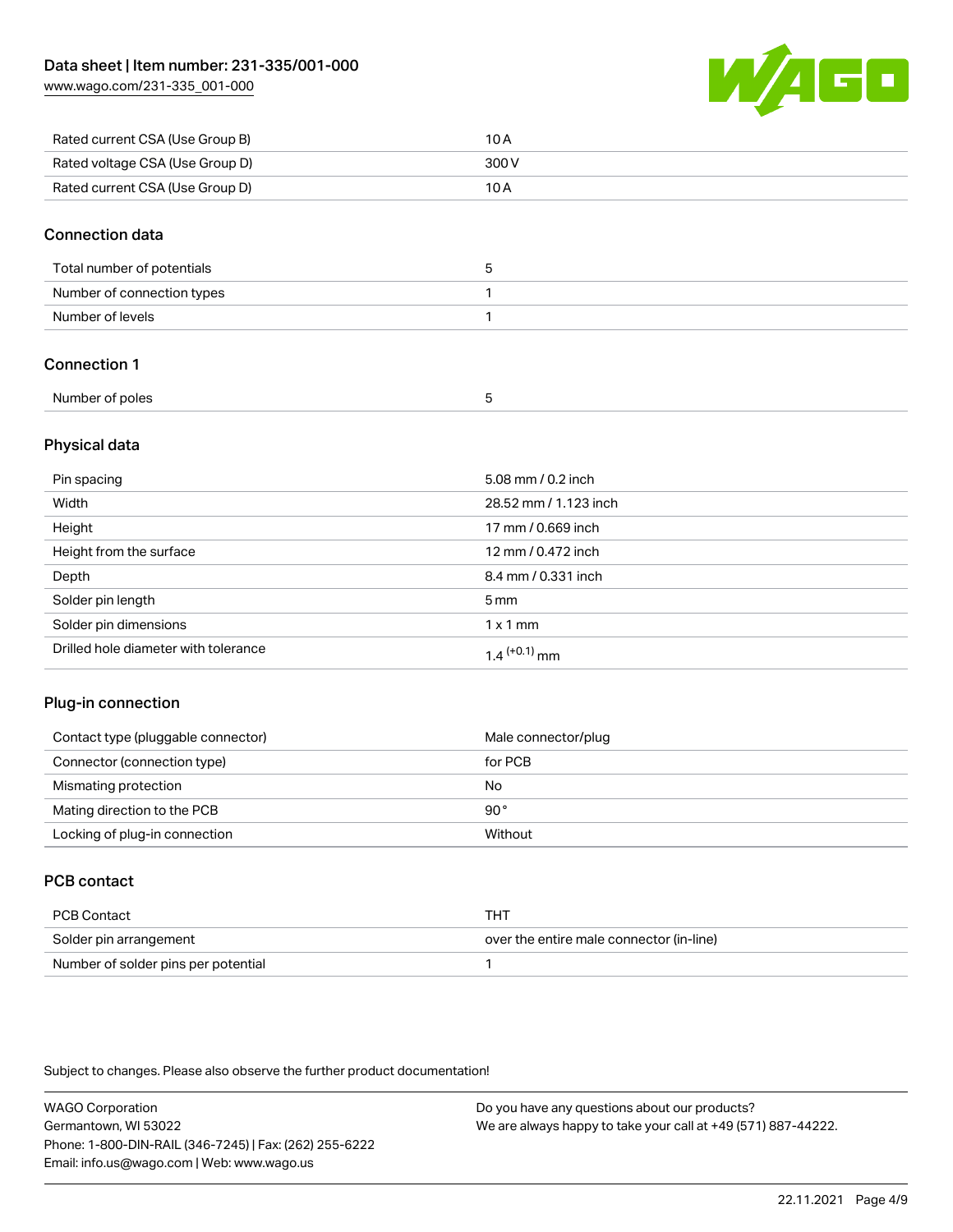

## Material data

| Color                       | orange                                 |
|-----------------------------|----------------------------------------|
| Material group              |                                        |
| Insulation material         | Polyamide (PA66)                       |
| Flammability class per UL94 | V <sub>0</sub>                         |
| Contact material            | Electrolytic copper (E <sub>Cu</sub> ) |
| Contact plating             | tin-plated                             |
| Fire load                   | 0.032 MJ                               |
| Weight                      | 1.7 <sub>g</sub>                       |

# Environmental requirements

| Limit temperature range | . +100 °C<br>-60 |
|-------------------------|------------------|
|-------------------------|------------------|

# Commercial data

| Product Group         | 3 (Multi Conn. System) |
|-----------------------|------------------------|
| PU (SPU)              | 200 Stück              |
| Packaging type        | box                    |
| Country of origin     | PL                     |
| <b>GTIN</b>           | 4044918865340          |
| Customs tariff number | 8536694040             |

### Approvals / Certificates

### Country specific Approvals

| Logo | Approval                                            | <b>Additional Approval Text</b> | Certificate<br>name |
|------|-----------------------------------------------------|---------------------------------|---------------------|
|      | <b>CB</b><br>DEKRA Certification B.V.               | IEC 61984                       | NL-39756            |
|      | <b>CSA</b><br>DEKRA Certification B.V.              | C <sub>22.2</sub>               | 1466354             |
| EMA  | <b>KEMA/KEUR</b><br><b>DEKRA Certification B.V.</b> | EN 61984                        | 2190761.01          |

#### Ship Approvals

Subject to changes. Please also observe the further product documentation!

| <b>WAGO Corporation</b>                                | Do you have any questions about our products?                 |
|--------------------------------------------------------|---------------------------------------------------------------|
| Germantown, WI 53022                                   | We are always happy to take your call at +49 (571) 887-44222. |
| Phone: 1-800-DIN-RAIL (346-7245)   Fax: (262) 255-6222 |                                                               |
| Email: info.us@wago.com   Web: www.wago.us             |                                                               |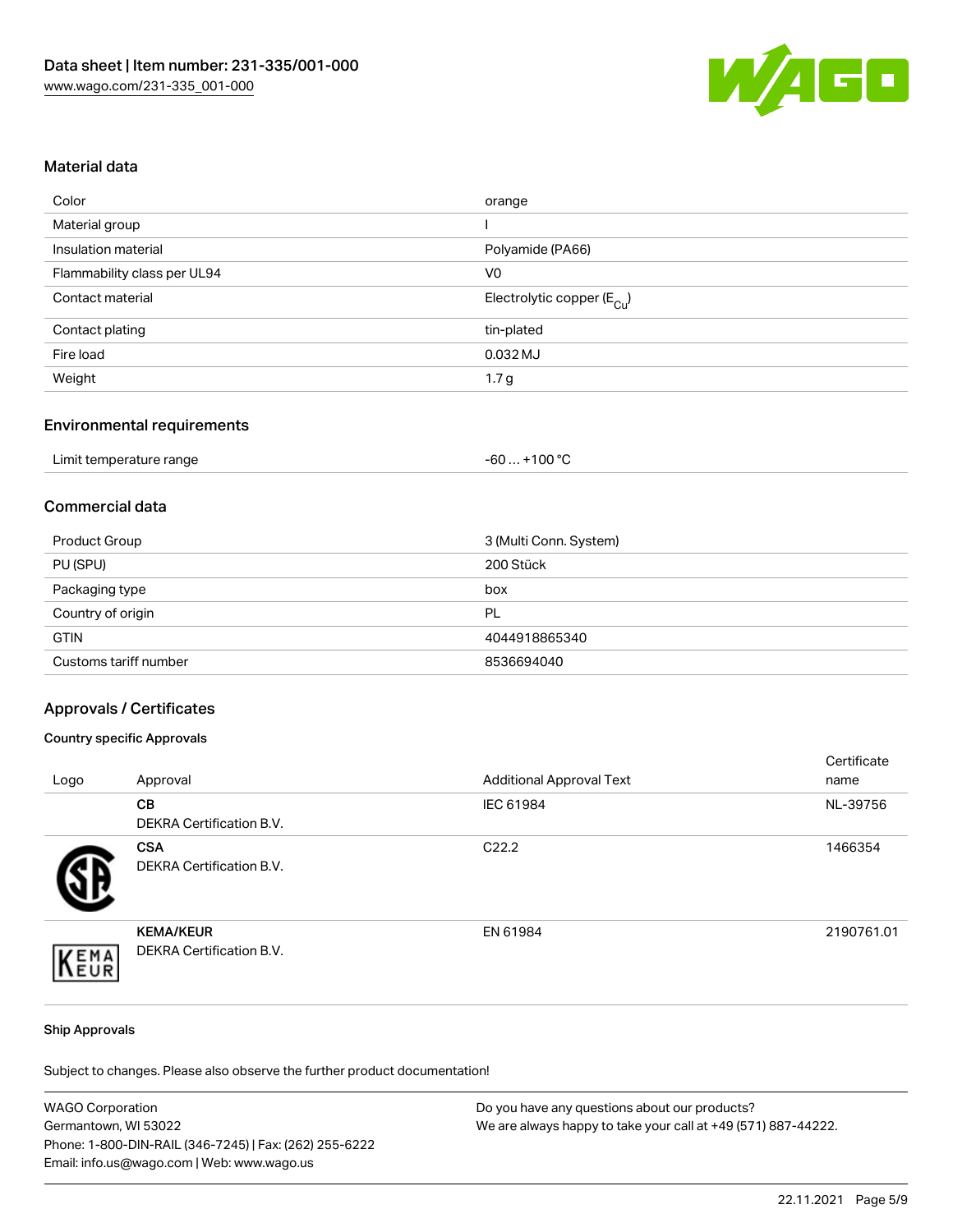[www.wago.com/231-335\\_001-000](http://www.wago.com/231-335_001-000)



| Logo | Approval                                  | <b>Additional Approval Text</b> | Certificate<br>name               |
|------|-------------------------------------------|---------------------------------|-----------------------------------|
|      | <b>ABS</b><br>American Bureau of Shipping | $\overline{\phantom{0}}$        | $19-$<br>HG1869876-<br><b>PDA</b> |

### UL-Approvals

| Logo | Approval                             | <b>Additional Approval Text</b> | Certificate<br>name |
|------|--------------------------------------|---------------------------------|---------------------|
| Ъ.   | UL<br>UL International Germany GmbH  | <b>UL 1977</b>                  | E45171              |
|      | UR<br>Underwriters Laboratories Inc. | <b>UL 1059</b>                  | E45172              |

# **Counterpart**

| Item no.231-305/026-000<br>Female plug; 5-pole; 12 AWG max; pin spacing 5.08 mm; 1 conductor per pole; orange                                                                                           | www.wago.com/231-305<br>/026-000      |
|---------------------------------------------------------------------------------------------------------------------------------------------------------------------------------------------------------|---------------------------------------|
| Item no.231-2305/026-000<br>2-conductor female connector; Push-in CAGE CLAMP®; 2.5 mm <sup>2</sup> ; Pin spacing 5.08 mm; 5-pole; with<br>integrated end plate; 2,50 mm <sup>2</sup> ; orange           | www.wago.com/231-2305<br>$/026 - 000$ |
| Item no.231-2305/037-000<br>2-conductor female connector; Push-in CAGE CLAMP <sup>®</sup> ; 2.5 mm <sup>2</sup> ; Pin spacing 5.08 mm; 5-pole; Lateral<br>locking levers; 2,50 mm <sup>2</sup> ; orange | www.wago.com/231-2305<br>/037-000     |
| Item no.2231-305/026-000<br>Female plug; 5-pole; push-button; 12 AWG max; pin spacing 5.08 mm; 1-conductor per pole; orange                                                                             | www.wago.com/2231-305<br>$/026 - 000$ |
| Item no.2231-305/031-000<br>Female plug; 5-pole; push-button; mounting flange; 12 AWG max; pin spacing 5.08 mm; 1-conductor per<br>pole; orange                                                         | www.wago.com/2231-305<br>$/031 - 000$ |
| Item no.2231-305/037-000<br>Female plug; 5-pole; push-button; locking lever; 12 AWG max; pin spacing 5.08 mm; 1-conductor per<br>pole; orange                                                           | www.wago.com/2231-305<br>/037-000     |
| Item no.2231-305/102-000<br>Female plug; 5-pole; push-button; with integrated end plate; 12 AWG max; pin spacing 5.08 mm; 1-<br>conductor per pole; orange                                              | www.wago.com/2231-305<br>$/102 - 000$ |

Subject to changes. Please also observe the further product documentation!

WAGO Corporation Germantown, WI 53022 Phone: 1-800-DIN-RAIL (346-7245) | Fax: (262) 255-6222 Email: info.us@wago.com | Web: www.wago.us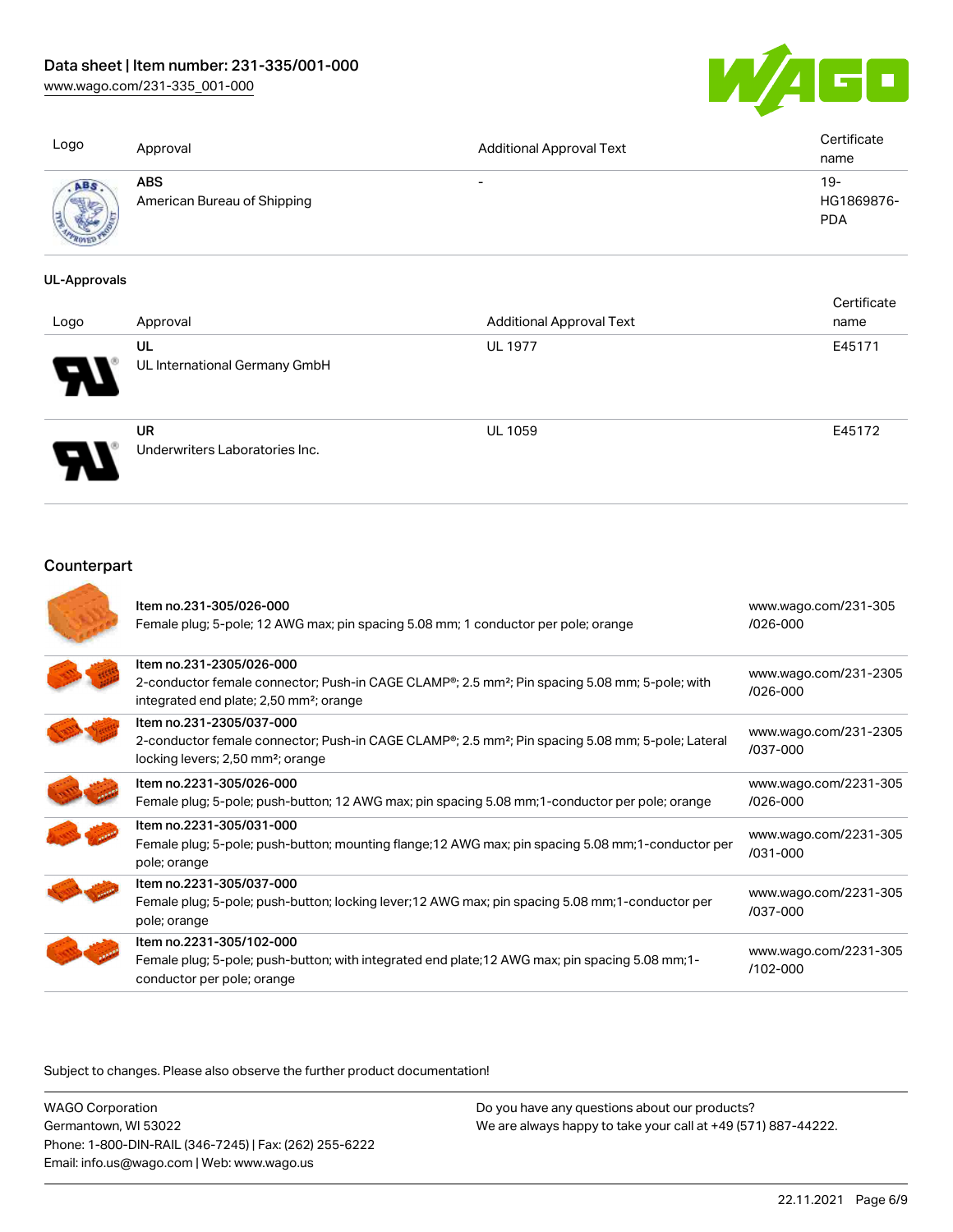

[www.wago.com/231-305](https://www.wago.com/231-305/031-000)



#### Item no.231-305/031-000

Female plug; 5-pole; mounting flange; 12 AWG max; pin spacing 5.08 mm; 1 conductor per pole; orange [/031-000](https://www.wago.com/231-305/031-000)

| ltem no.231-305/037-000<br>Female plug; 5-pole; locking lever; 12 AWG max; pin spacing 5.08 mm; 1 conductor per pole; orange                                      | www.wago.com/231-305<br>/037-000     |
|-------------------------------------------------------------------------------------------------------------------------------------------------------------------|--------------------------------------|
| Item no.231-305/102-000<br>Female plug; 5-pole; with integrated end plate; 12 AWG max; pin spacing 5.08 mm; 1 conductor per pole;<br>orange                       | www.wago.com/231-305<br>$/102 - 000$ |
| Item no.232-305/026-000<br>1-conductor female connector, angled; CAGE CLAMP®; 2.5 mm <sup>2</sup> ; Pin spacing 5.08 mm; 5-pole; 2,50<br>mm <sup>2</sup> ; orange | www.wago.com/232-305<br>$/026 - 000$ |
| Item no.232-405/026-000<br>1-conductor female connector, angled; CAGE CLAMP®; 2.5 mm <sup>2</sup> ; Pin spacing 5.08 mm; 5-pole; 2,50<br>mm <sup>2</sup> ; orange | www.wago.com/232-405<br>/026-000     |
|                                                                                                                                                                   |                                      |

### Optional accessories

#### Coding

d

| Intermediate plate                                                                                                                                                                                                                   |                                                                  |                      |
|--------------------------------------------------------------------------------------------------------------------------------------------------------------------------------------------------------------------------------------|------------------------------------------------------------------|----------------------|
|                                                                                                                                                                                                                                      | Item no.: 231-500<br>Spacer; for formation of groups; light gray | www.wago.com/231-500 |
| Coding                                                                                                                                                                                                                               |                                                                  |                      |
| <b>Contract Contract Contract Contract Contract Contract Contract Contract Contract Contract Contract Contract Contract Contract Contract Contract Contract Contract Contract Contract Contract Contract Contract Contract Contr</b> | Item no.: 231-129<br>Coding key; snap-on type; light gray        | www.wago.com/231-129 |

# Downloads Documentation

| Technical explanations | 2019 Apr 3 | pdf    | Download |
|------------------------|------------|--------|----------|
|                        |            | 2.0 MB |          |

# CAD files

| 2D/3D Models 231-335/001-000 | URL | Download |
|------------------------------|-----|----------|

### CAE data

Subject to changes. Please also observe the further product documentation!

WAGO Corporation Germantown, WI 53022 Phone: 1-800-DIN-RAIL (346-7245) | Fax: (262) 255-6222 Email: info.us@wago.com | Web: www.wago.us Do you have any questions about our products? We are always happy to take your call at +49 (571) 887-44222.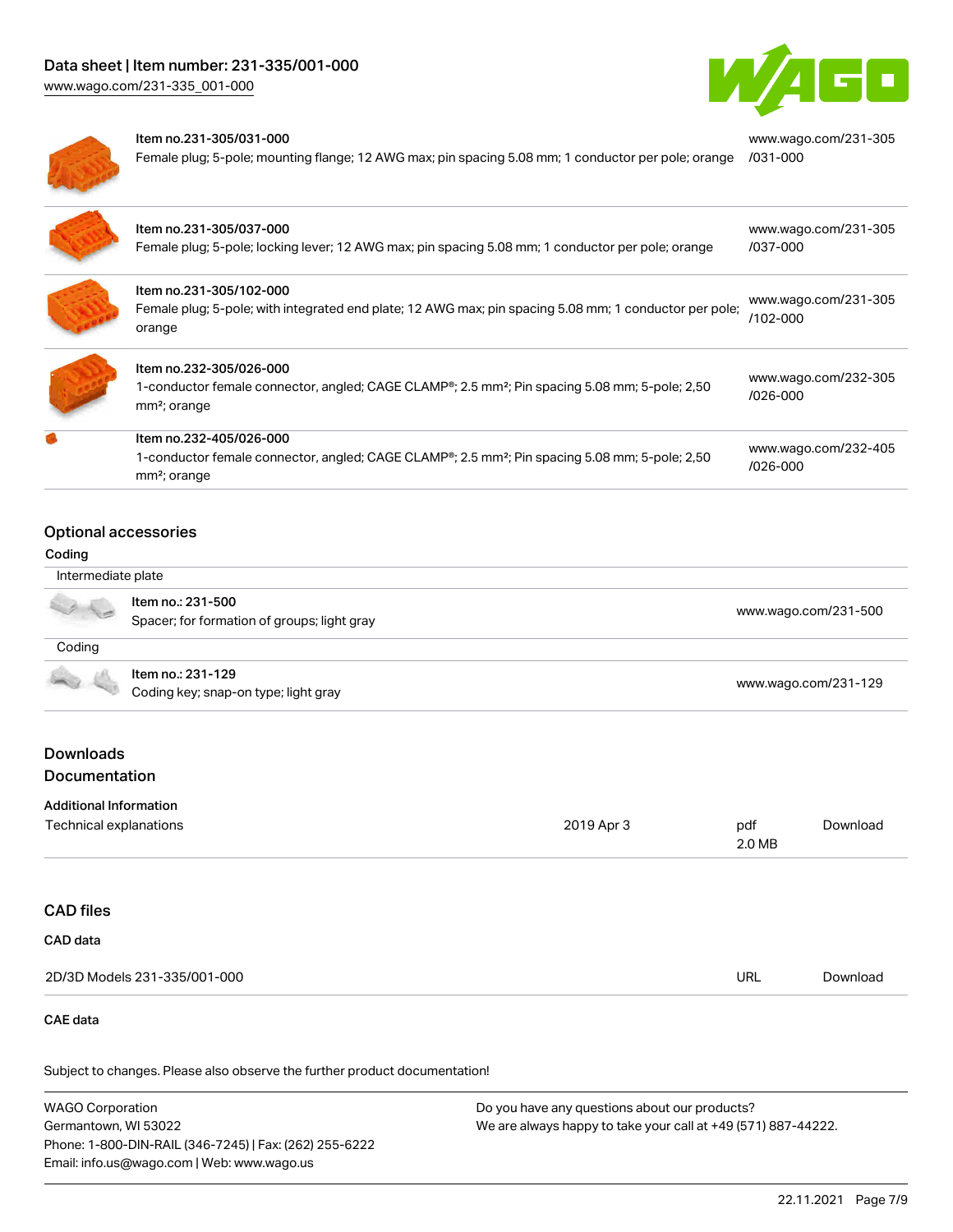# Data sheet | Item number: 231-335/001-000

[www.wago.com/231-335\\_001-000](http://www.wago.com/231-335_001-000)



| EPLAN Data Portal 231-335/001-000                                                                                                                                      | <b>URL</b> | Download |
|------------------------------------------------------------------------------------------------------------------------------------------------------------------------|------------|----------|
| ZUKEN Portal 231-335/001-000                                                                                                                                           | <b>URL</b> | Download |
| EPLAN Data Portal 231-335/001-000                                                                                                                                      | <b>URL</b> | Download |
| <b>PCB Design</b>                                                                                                                                                      |            |          |
| Symbol and Footprint 231-335/001-000                                                                                                                                   | <b>URL</b> | Download |
| CAx data for your PCB design, consisting of "schematic symbols and PCB footprints",<br>allow easy integration of the WAGO component into your development environment. |            |          |
| Supported formats:                                                                                                                                                     |            |          |
| ш<br>Accel EDA 14 & 15                                                                                                                                                 |            |          |
| ш<br>Altium 6 to current version                                                                                                                                       |            |          |
| ш<br>Cadence Allegro                                                                                                                                                   |            |          |
| П<br>DesignSpark                                                                                                                                                       |            |          |
| ш<br>Eagle Libraries                                                                                                                                                   |            |          |
| П<br>KiCad                                                                                                                                                             |            |          |
| Ш<br>Mentor Graphics BoardStation                                                                                                                                      |            |          |
| ш<br>Mentor Graphics Design Architect                                                                                                                                  |            |          |
| $\blacksquare$<br>Mentor Graphics Design Expedition 99 and 2000                                                                                                        |            |          |
| $\blacksquare$<br>OrCAD 9.X PCB and Capture                                                                                                                            |            |          |
| ш<br>PADS PowerPCB 3, 3.5, 4.X, and 5.X                                                                                                                                |            |          |
| $\blacksquare$<br>PADS PowerPCB and PowerLogic 3.0                                                                                                                     |            |          |
| $\blacksquare$<br>PCAD 2000, 2001, 2002, 2004, and 2006                                                                                                                |            |          |
| $\blacksquare$<br>Pulsonix 8.5 or newer                                                                                                                                |            |          |
| H<br><b>STL</b>                                                                                                                                                        |            |          |
| 3D STEP                                                                                                                                                                |            |          |
| TARGET 3001!<br>ш                                                                                                                                                      |            |          |
| View Logic ViewDraw                                                                                                                                                    |            |          |
| Quadcept                                                                                                                                                               |            |          |
| Zuken CadStar 3 and 4<br>П                                                                                                                                             |            |          |
| ш<br>Zuken CR-5000 and CR-8000                                                                                                                                         |            |          |

Subject to changes. Please also observe the further product documentation!

WAGO Corporation Germantown, WI 53022 Phone: 1-800-DIN-RAIL (346-7245) | Fax: (262) 255-6222 Email: info.us@wago.com | Web: www.wago.us